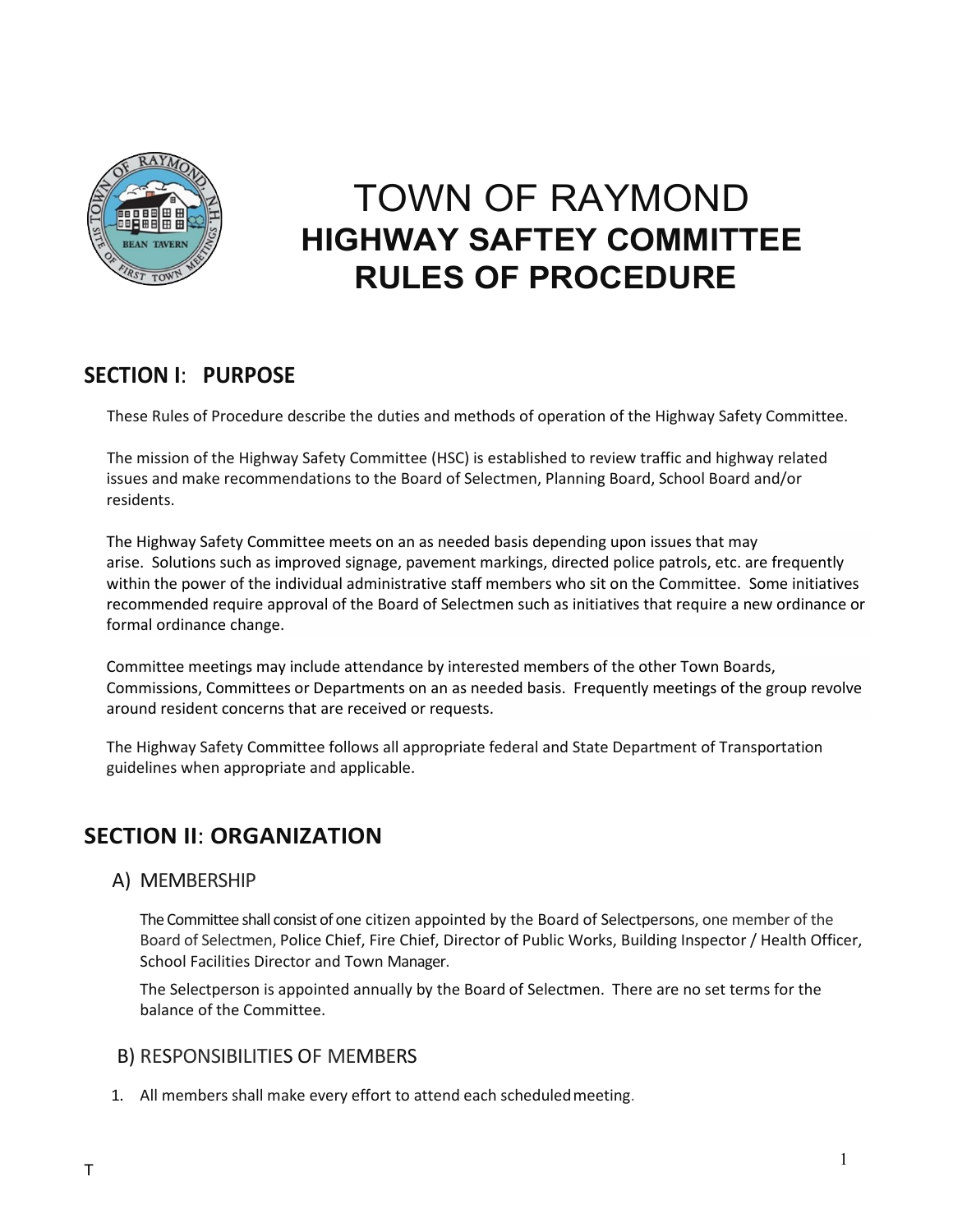- 2. Members of the Committee have authority only when acting as a Committee legally in session. The Committee shall not be bound by any action or statement made by any individual Committee member, except when such statement or action is pursuant to instructions from the Committee.
- 3. The Secretary of this Committee shall be appointed by TownManager.

# C) OFFICERS:

- 1. ELECTIONS: A Chairperson and Vice-Chairperson, shall be elected at the first regularly scheduled meeting following the annual Town Meeting. Election shall be by a majority vote of those present.
- 2. DUTIES: The Chairperson shall preside at all meetings of the Committee, and perform all duties required by law. The Chairperson's duties are as follows:
	- a) To open the session at the time at which the Committee is to meet by calling the members to order.
	- b) To announce the business before the Committee in the order in which it is to be acted upon as stated in the Agenda or revise the order of items as may be necessary.
	- c) To recognize members entitled to the floor.
	- d) To state and put to vote all the questions which are regularly called or necessarily arise in the course of the proceedings, and to announce the result of the vote.
	- e) To protect the Committee from annoyance.
	- f) To assist in expediting all business in every way compatible with the rights of the members by:
		- Allowing remarks when controlling debates and to keep discussion orderly
		- Calling a recess to permit restoration of order or clarification of an obscure point if s/he thinks it advisable.
		- Guiding the members when engaged in a debate to stay within the rules of order.
		- Ensuring on all occasions the observance of order and decorum among the members.

The Vice-Chairperson, in the absence of the Chairperson, shall preside and assume all duties and responsibilities of the Chair.

The Secretary shall perform the following duties:

- 1) Be responsible for recording the minutes of the Committee's meetings.
- 2) Filing an official copy of the records in the Town Clerk's Office and opening the records to inspection by any person at reasonable times.
- 3) In addition to keeping the minutes of the meetings, it is the duty of said Secretary to keep a roll of members, and to call the roll when required.
- 4) Said Secretary shall record the essentials, called "the minutes" of the proceedings as follows:
	- a). The type of meeting: regular, special, work session, or recessed.
	- b). Time and place of meeting.
	- c). The presence/absence of Committee members.
	- d). Noting whether the minutes of the previous meeting were approved or amended.

e). A written record of the items discussed, key elements of the discussion and content of presentations made to the Committee.

f). All motions and points of order and appeals, whether sustained or lost, and all other motions that were not lost or withdrawn.

g). Record of any votes by the Committee, including the names of those Committee members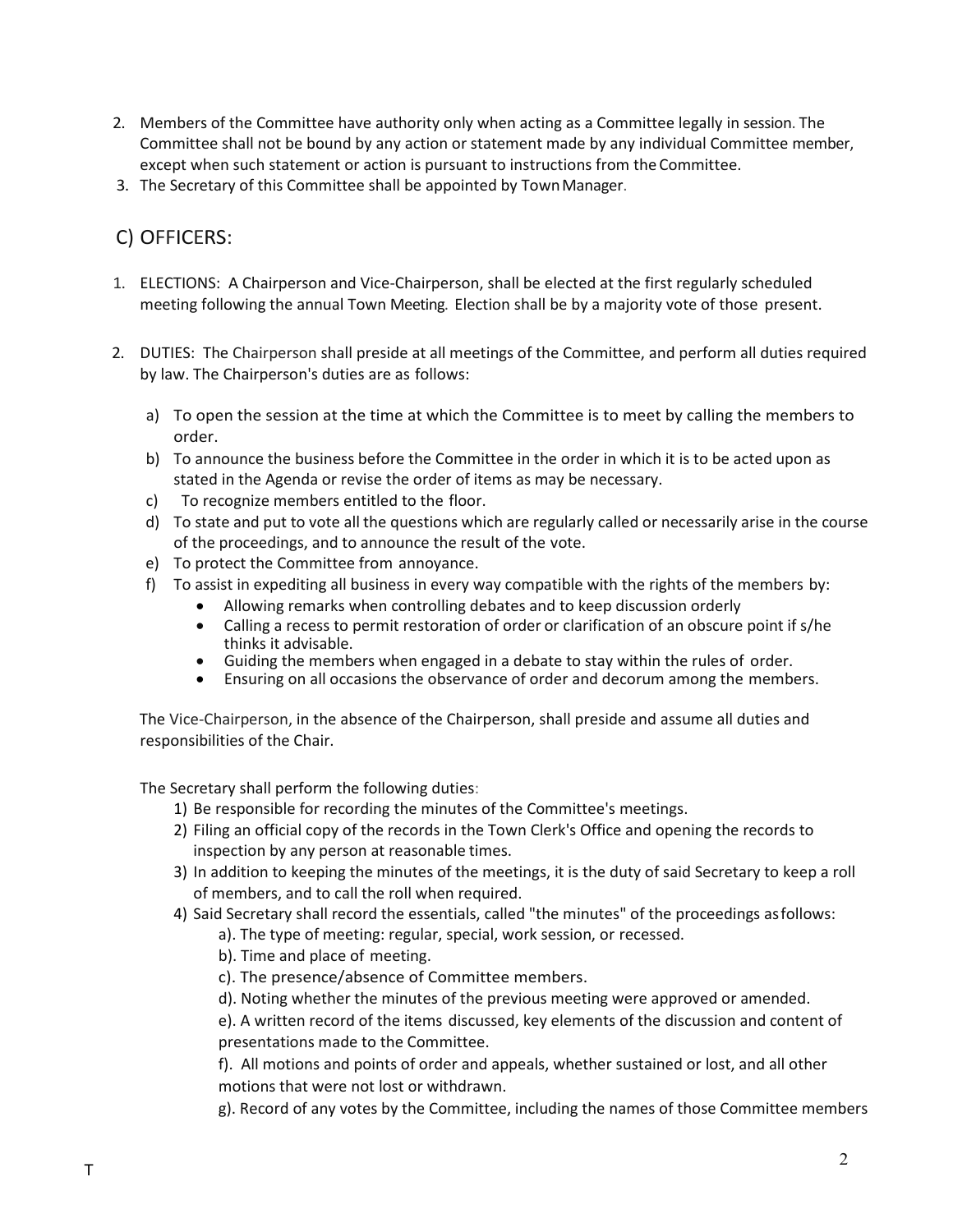opposed if not unanimous. h). The hour ofadjournment. i). To post meetings

# **SECTION Ill**: **OPERATION**

### A) MEETINGS:

#### 1. ORGANIZATIONAL MEETINGS

An organizational meeting to elect officers shall be held in accordance with II, C, 1. The Committee may adopt the previous Committee's policies and procedures, subject to amendment as provided in these Rules of Procedure. The Committee shall establish a schedule for meetings for the upcoming year.

#### 2. REGULAR MEETINGS

A formalized meeting of the Committee generally conducted in accordance with the order of the published Agenda format contained herein.

#### 3. NON-PUBLIC MEETINGS

A meeting of the Committee held for issues in accordance with RSA 91-A:3.

#### 4. SPECIAL MEETINGS

May be called by the Chairperson in accordance with RSA 91- A:2, II; or upon demand of three (3) members of the Committee. The Chairperson shall notify each member in accordance with RSA 91-A:2, I II.

### B) SCHEDULE OF MEETINGS:

The Committee shall meet every month for a regular meeting, unless there is no business for the Committee to act upon, in which case it becomes the Secretary's responsibility to notify each member that the meeting is canceled. Each meeting shall be posted in accordance with RSA 91-A.

# C) CONDUCT OF MEETINGS:

Meetings shall be conducted in accordance with generally accepted practices of order and decorum. In the event of a dispute regarding procedural matters, Robert Rules of Order shall serve as a guideline, with a vote of the Committee being the final deciding authority.

# D) RECORDING OF VOTES:

Votes shall be by a show of hands, or by a roll call. The vote of each member present shall be recorded. No action shall be re-considered at a subsequent meeting in the same calendar year, except by majority vote of the members present and voting.

# **SECTION IV**: **RULES OF ORDER**